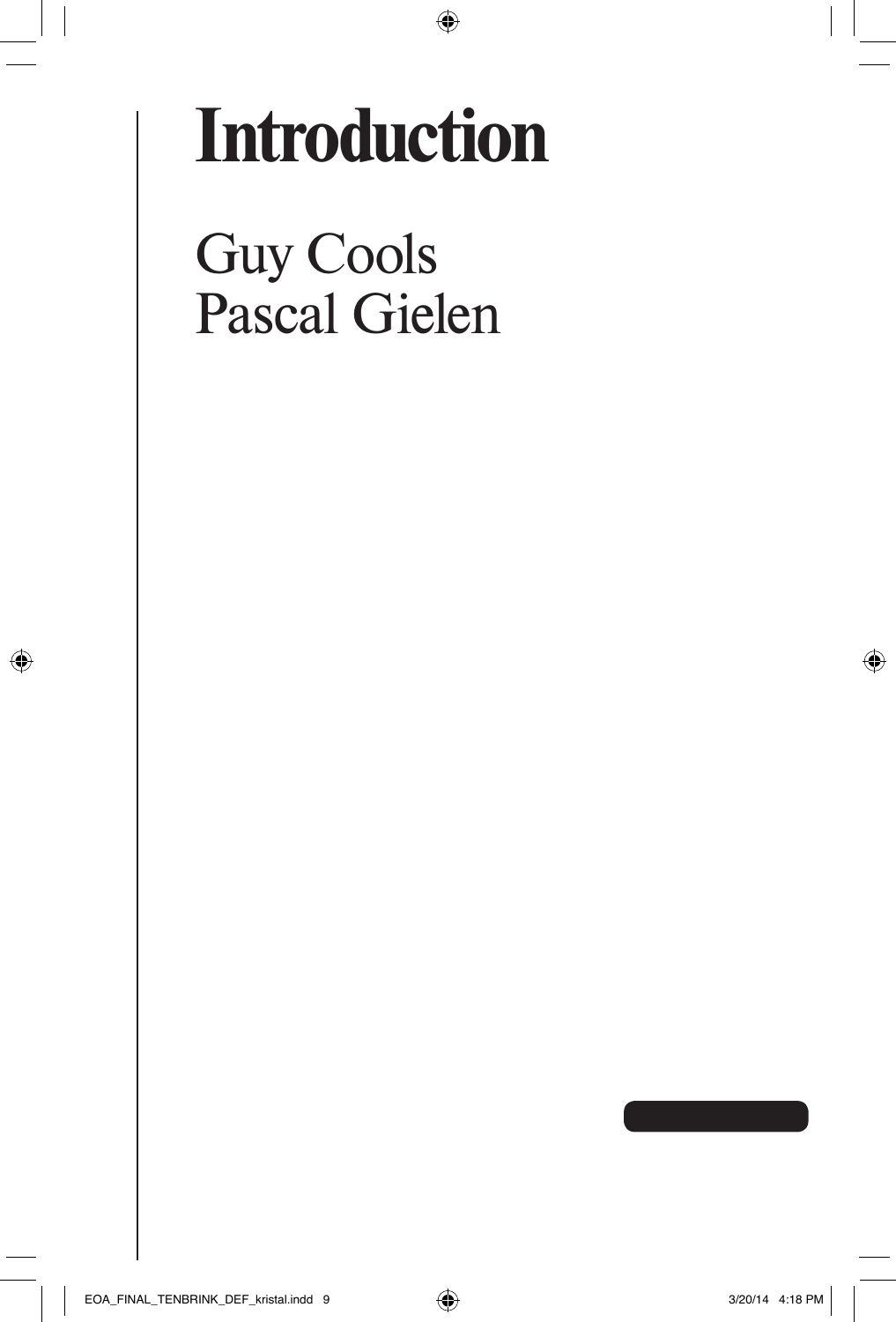*The Ethics of Art* takes as its starting point the paradigm shifts that have occurred in the first decade of the 21st century and that seem to have raised a new and growing ethical consciousness within the artistic community, both in the way it relates to the larger social, political and economic challenges and in the way it reflects on its own production and distribution mechanisms.

This book is an attempt to describe this ethical turn within the arts. It doesn't wish to install a new politically correct agenda of right behavior but rather to show how the artistic community as a whole as well as individual artists engage in a creative dialogue with society and how, as a result of this dialogue, they make personal ethical choices.

As with the other books published by Arts *in* Society, we neither intend nor pretend to create a conclusive theoretical overview answering all the questions raised in the debate on the ethics of art. Rather, we prefer to gently orchestrate a polyphonic conversation in which the singular voices of individual artists, discussing their own creative practices, are equally important as the more scholarly contributions.

The book focuses on the European contemporary dance scene, but it embeds this in the larger context and history of ecoart practices, while also providing some striking examples of best practices from the USA and Canada, where there is a much longer and more established tradition of discourse on ethical issues.

After two introductory chapters, written by us, the editors, ourselves, the book is divided into two main sections. The first section, *The Ethics of Art: Ecosophy*, focuses on eco-art practices and how the ethical turn in the arts implies, again, a greater receptivity for the environment we live in. The second section focuses more on dance and the renewed interest in 'caring for the body' instead of transgressing it, both on the level of the individual and on that of the larger 'body politic' of cooperation and collaboration. However, the attentive reader will notice there is a lot of crossover between both sections, since the increased receptivity for one's environment always occurs through the sentient body.

In his introductory essay, *Situational Ethics: An Artistic Ecology*, Pascal Gielen offers a sharp analysis of some of the pathologies of contemporary society that are caused by the 'state of exception' we live in and the 'campanisation' of social models (Agamben). The situational ethics of art offers an alternative to

The Ethics of Art

⊕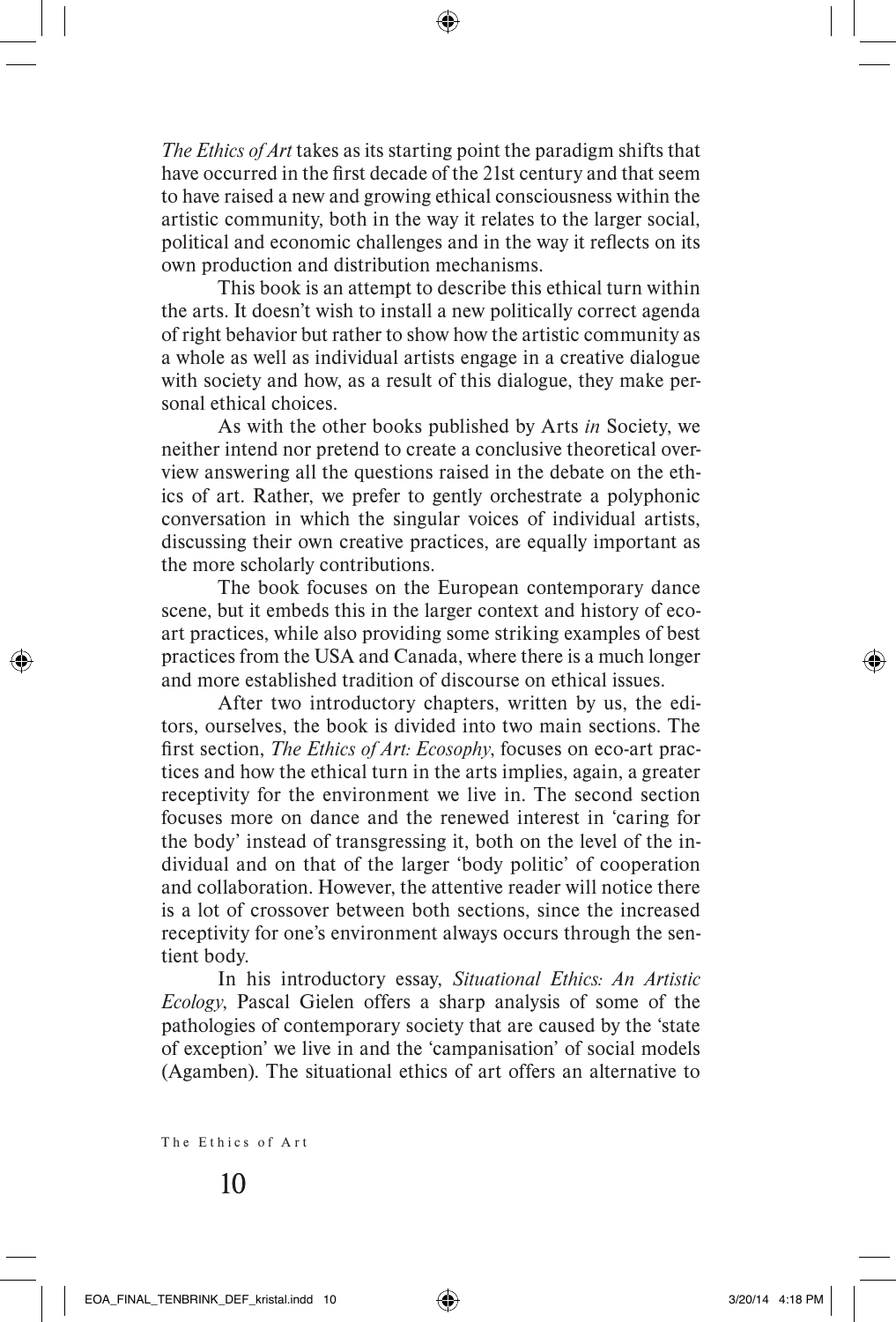these pathologies by the way in which artistic imagination can produce new situations, based on the potentials and the limits of the individual 'body' to replace the habits installed by the homogenization process of global capitalism.

The ethical turn in the arts seems to imply and also depend on a revalorization of the receptive mode of the creation process. In his contribution, *The Art of Listening*, Guy Cools describes how in his own practice as a dance dramaturge his focus has shifted from the articulation to the perception pole of the creative process. In a similar way, contemporary philosophers and sociologists such as Richard Shusterman, Richard Sennett or David Abram underline the importance of practicing our dialogical skills and in particular the art of listening. The professional performing arts, dance in particular, seem to be an excellent laboratory to do so.

The first section, *The Ethics of Art: Ecosophy*, on eco-art practices, starts with an historical overview by Karolien Byttebier and Christel Stalpaert. In *Ecology and Art: Scenes of a Tumultuous Affair*, they situate the phenomenon of eco-theatre and eco-performance in the 21st century within a larger evolution that also comprises land art, environmental art and eco-art, devoting specific attention to a shifting interpretation of the terms 'ecology' and 'ethics.' Using the Belgian theatre maker and visual artist, Benjamin Verdonck, as their main example, they describe the activism of the contemporary ecologically engaged artist as that of a performer-diplomat.

Where Byttebier and Stalpaert place the contemporary eco-art practices in a historical perspective, Jeroen Peeters, in *Imagination, Experience and Meaning as Quality of Life*, uses the same context of a number of recent initiatives around sustainable development in the performing arts, but opens it up to a broader philosophical discourse on new modes of production and policy making. Artistic imagination is the guiding principle in all of these new initiatives.

After the scholars and critics who outline the debate, the floor is given to the artists themselves. In *On the Manifesto for the Active Participation of the Performing Arts Sector in the Transition towards a Fair Durability*, which foregrounds the tension between artistic freedom and ecological limits, Sébastien Hendrickx and Benjamin Verdonck give an overview of the critical response that their manifesto has generated.

Introduction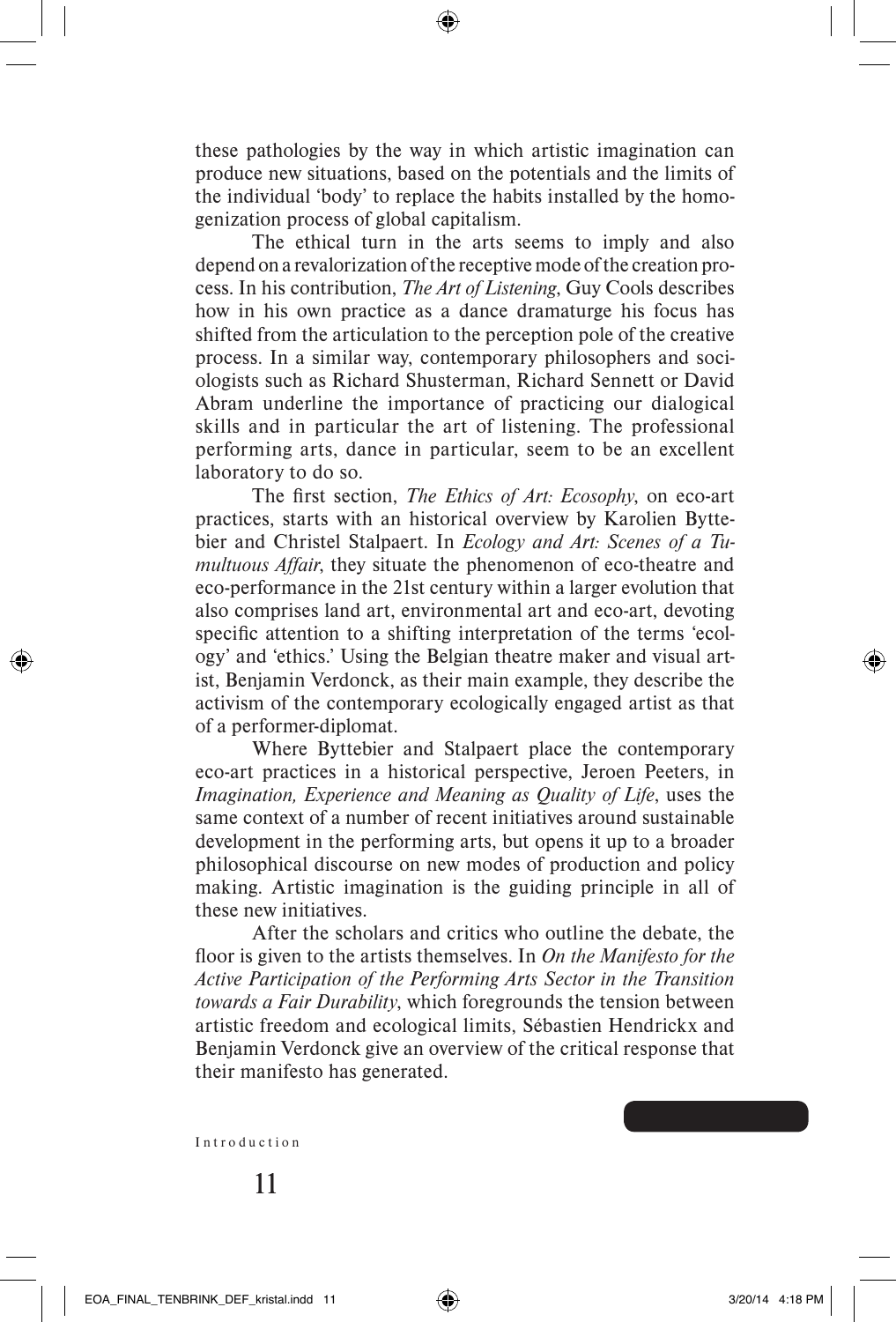In *The Eco Art Incubator and the Ethics of Belonging*, Denise Kenney gives an overview of the eco-art practices she initiated within the interdisciplinary performance art program of the University of British Columbia/Campus Okanagan and how these practices situate themselves 'at the intersection of the human activity (the sensory body) and the environment within which that activity takes place.'

In her essay *A Long Duration Art Ensemble: Theatre of All Possibilities, Research Vessel Heraclitus, and Biosphere 2*, Kathelin Gray describes the projects that were realized worldwide over a period of 40 years combining ecology, performing arts and new models of social and political organization. By doing so she offers a unique insight into both the difficulties and the power of collaboration within a long duration art ensemble.

During the course of one year, spanning the four seasons, the Dutch performance collective 'united sorry,' consisting of Robert Steijn and Frans Poelstra, created performances out of conversations with the trees in Vienna. In *Green Conversations*, they describe in a poetic narrative the intentions behind and the insights they gained from 'their embedded journalism,' talking to trees.

The contribution by the Canadian-American scholar Naomi M. Jackson links the second section, which zooms in on the body and contemporary dance practices, to the first one, on eco-art. In *Ecology, Dance Presenting, and Social Justice*, she reflects on how a discourse of ecology adapted by the performing arts presenting world in the USA relates to concerns central to promoters of social justice. She does so discussing, among others, as a case study the viral Youtube video, *Where the Hell is Matt?* 

In *Why Dance? Aesthetico-Political Notes on Pedro Almodóvar's 'Talk to Her*,' Arne De Boever describes and analyzes the story of the comatose Alicia in *Hable con ella* (*Talk to Her*) by Pedro Almodóvar and situates it within the contemporary discourse of the 'state of exception' (Agamben) we live in, in which biopolitics (Foucault) control people's lives and bodies. He further continues to argue for 'an ecology of care and an ecology of dance without nature' as a countercurrent to the above.

In their dialogue *On Collaboration and Navigating between Dance Cultures: an Ethics of Reconciliation*, choreographer Sidi Larbi Cherkaoui and dance scholar Lise Uytterhoeven focus on

The Ethics of Art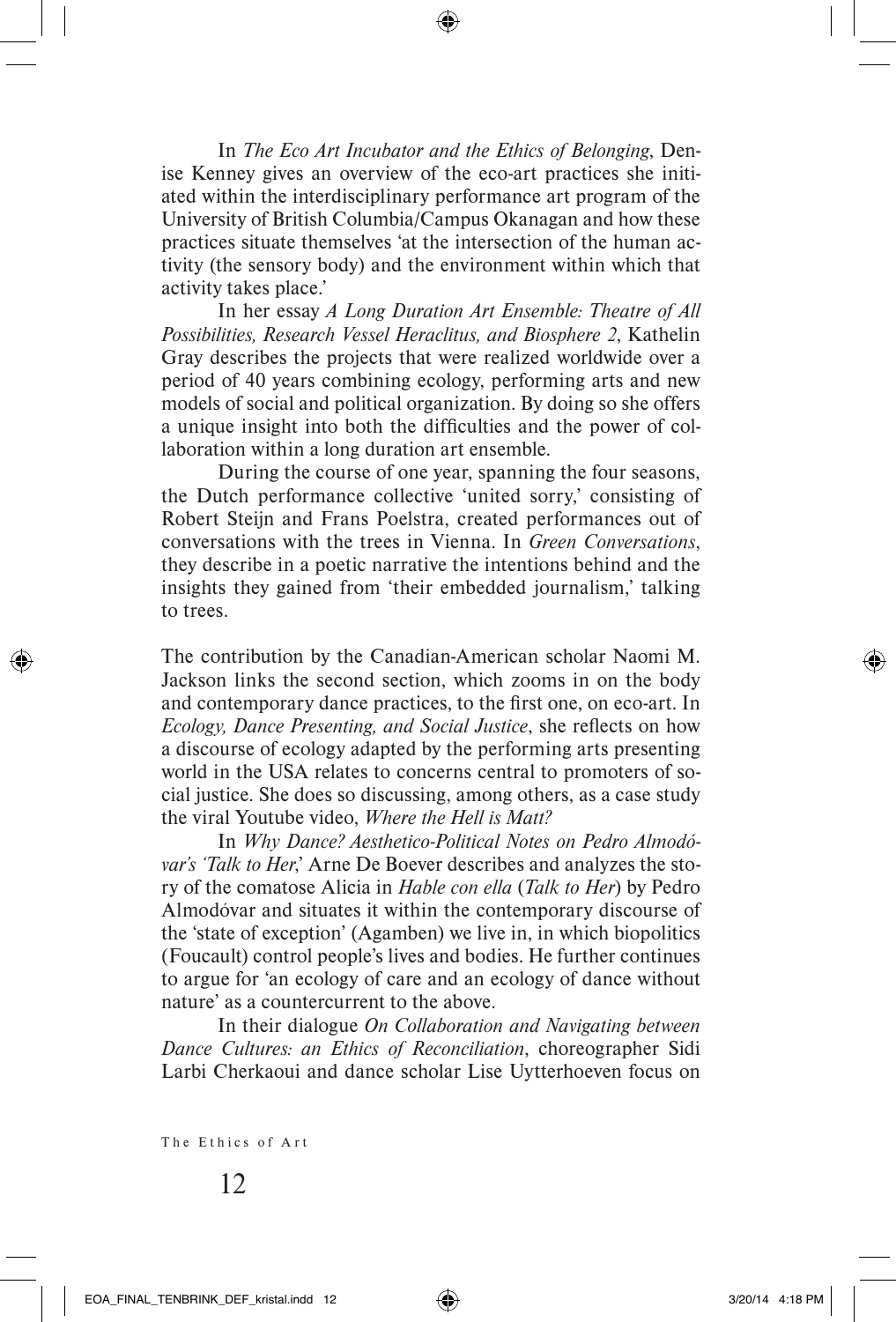the necessity of a dialogical practice in and around the work of art. A dialogue which reaches out to the 'other' while recognizing the uniqueness of each voice involved in it.

American choreographer and dancer Sara Wookey was at the core of a polemic that went viral between Yvonne Rainer and Marina Abramović on how dancers should be treated. In *Disappearing and Resurfacing Movements: And Other Concerns of (a) Dance Artist(s)*, Wookey looks back at that experience and discusses different qualities and working conditions of her work as a dance artist both in the Netherlands and in the USA and how the dancer's ability to make something from nothing is acutely useful and necessary in a time of economic uncertainty.

In *Ethics in Dreamwork: Notes from EDEN*, modul-dance choreographer Mala Kline describes her journey to find a new approach and 'invent an artistic practice that enables her to explore the possibilities towards an alternative paradigm based on different ways of seeing, which by returning to the image reaffirms it as a medium of our connectivity, communication and exchange.' This new approach is based on the School of Images, a kabbalahbased school of working with dream imagination.

In his contribution, Indian choreographer Navtej Johar discusses the interconnectedness of his practice as yoga teacher, a choreographer and an urban activist in Madras, India. The common denominator in all these practices is the taking care and 'giving sincere and continuously attention' to both one's body and one's (urban) environment. He illustrates this with the project he developed, *The Power of Seeing*, in which school children are guided to observe and document one element of their urban environment in order to eventually reorganize and change that environment.

Through the diversity of these individual approaches and situational ethical attitudes a common ground appears, which is best summarized by the following quote from David Abram's influential book in contemporary American ecological philosophy, *The Spell of the Sensuous* (1996):

It may be that the new 'environmental ethic' toward which so many environmental philosophers aspire — an ethic that would lead us to respect and heed not only the lives of our fellow humans but also the life and well-being of the rest of nature — will come into existence not primarily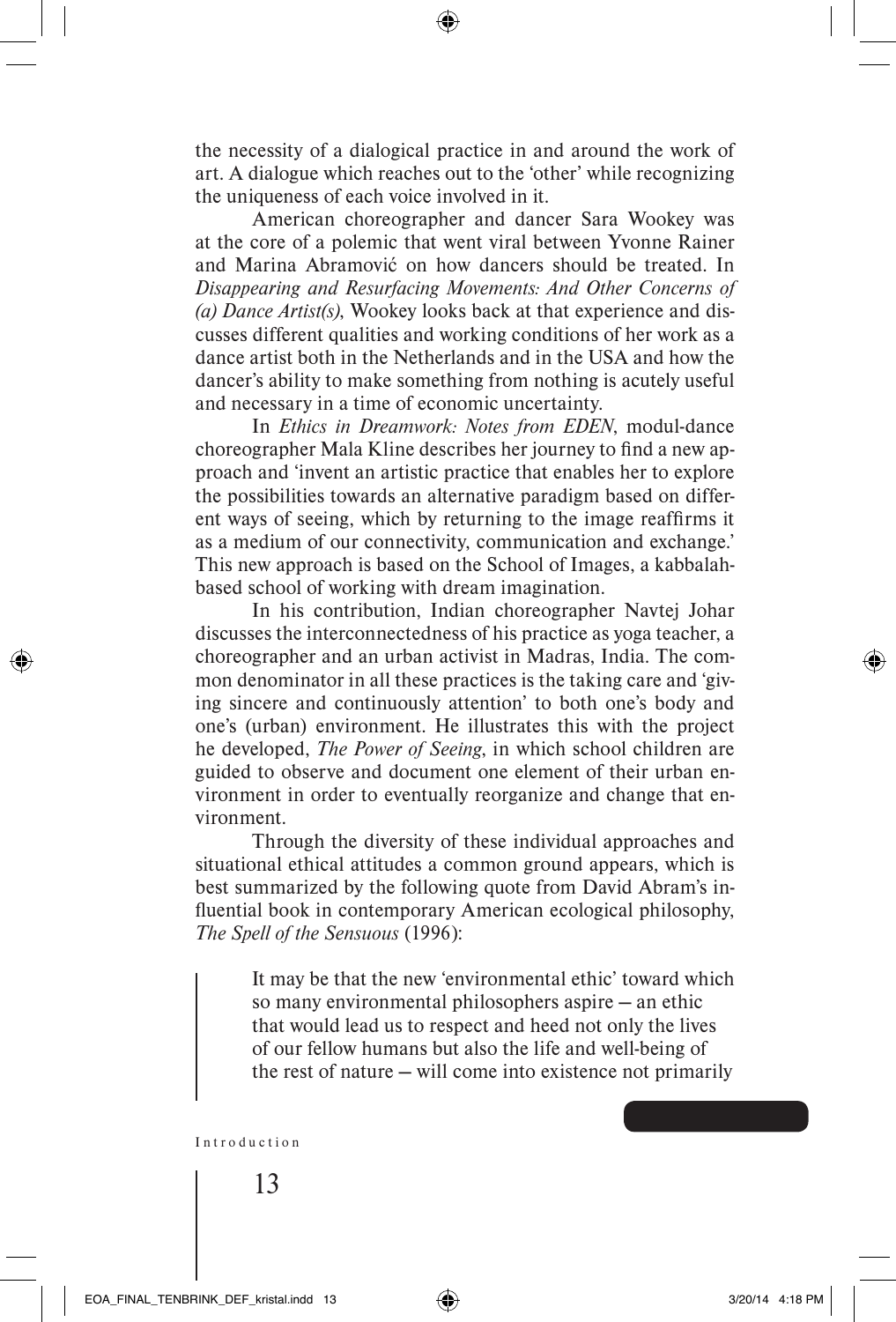through the logical elucidation of new philosophical principles and legislative structures, but through a renewed attentiveness to this perceptual dimension that underlies all our logics, through a rejuvenation of our carnal, sensorial empathy with the living land that sustains us.<sup>1</sup>

⊕

We hope that you will enjoy both the diversity and the uniqueness of all the individual voices in this book and that the polyphonic dialogue they engage in, by being presented next to each other, may also stimulate you to join the debate on The Ethics of Art.

*The Ethics of Art* is the follow-up to the Third modul-dance Conference, '*Ethics in Aesthetics? For an Ecology of the Arts of both Environment and Body*,' organized in October 2012 by the moduldance Project of the European Dance Network, Danshuis Station Zuid and the institute Arts in Society of the Fontys School of Fine and Performing Arts in Tilburg. Some of the texts of this conference have been re-worked for this publication, but most of the essays were written especially for this book. We are grateful to the organizers of the conference and especially to the modul-dance project, which also invested in the realization of this publication.

The Ethics of Art